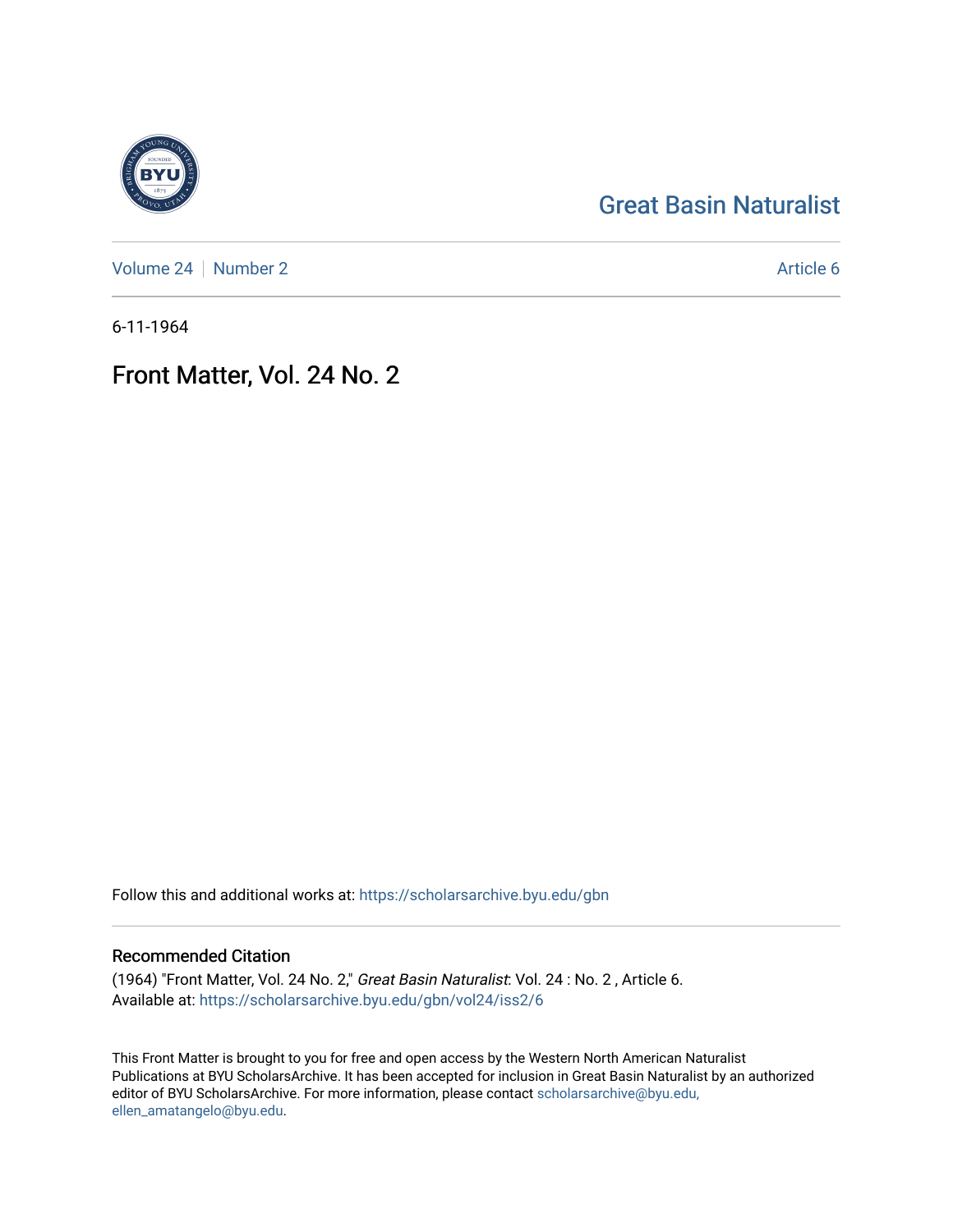# Great Basin SST TURBILLST

# AUb <sup>I</sup> <sup>8</sup> <sup>1966</sup>

Vol. XXIV **June 11, 1964** No. 2 **No. 2 Mo. 2 Mo. 2 Mo. 2 Mo.** 2 UNIVERSITY

### TABLE OF CONTENTS

| A Brief Historical Résumé of Herpetological Studies in the<br>Great Basin of the Western United States, Part I. The<br>Reptiles. By Benjamin H. Banta and Wilmer W. Tanner 37 |    |  |  |  |  |  |
|-------------------------------------------------------------------------------------------------------------------------------------------------------------------------------|----|--|--|--|--|--|
| New Species of North American <i>Pityophthorus</i> Eichoff (Cole-                                                                                                             |    |  |  |  |  |  |
| Mites from Mammals at the Nevada Test Site. By Dorald M.                                                                                                                      |    |  |  |  |  |  |
| Ectoparasites of Mammals from Oregon. By Charles G.                                                                                                                           | 75 |  |  |  |  |  |



PUBLISHED BY BRIGHAM YOUNG UNIVERSITY